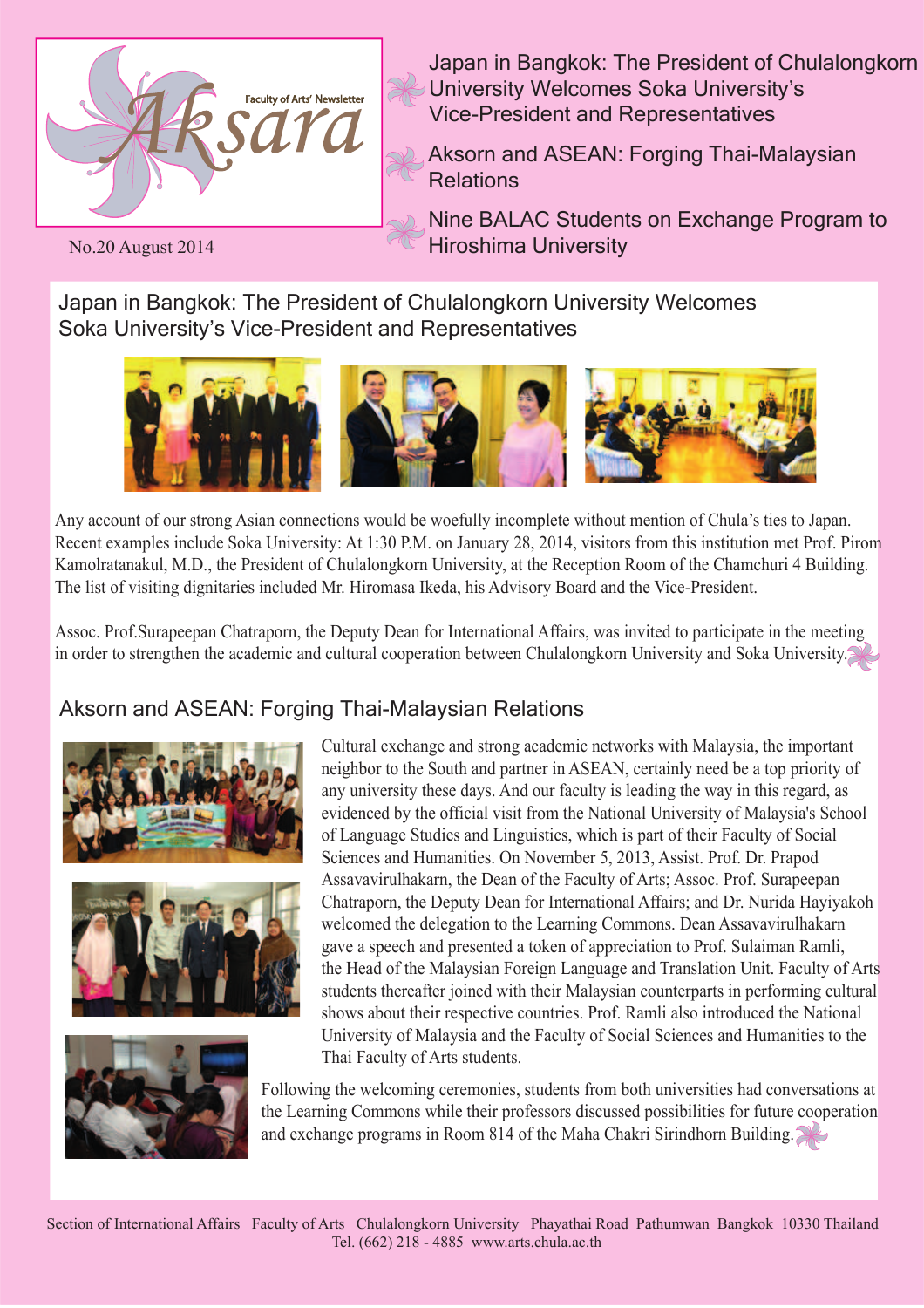#### International Collaboration

### Nine BALAC Students on Exchange Program to Hiroshima University

It goes without saying that Japanese visits to our campus are not the only aspect of cooperation with the East Asian nation: meaningful and long-lasting exchange needs students who can experience Japan. It was this idea that framed the December 18 meeting of Assist. Prof. Dr. Prapod Assavavirulhakarn, Dean of the Faculty of Arts; Assoc. Prof. Surapeepan Chatraporn, Deputy Dean for International Affairs; and Assist. Prof. Dr. Duantem Krisdathanont, Deputy Director of BALAC, with visitors from Hiroshima University, Japan, in Room 814 of the Maha Chakri Sirindhorn Building. The delegation included Professor Dr. Taiji Hotta, Vice-President of International Affairs; Dr. Makoto Katsube, Dean of the Graduate School of Letters; and the Dean of the Faculty of Letters.





The purpose of their visit was to build cooperation between the two universities and to sign an agreement for the AIMS-HU Program, which facilitates student exchanges starting in 2014. Nine BALAC students have already been selected as exchange students to Hiroshima University for the April-July semester of 2014, and students from Hiroshima University will also be taking classes in the BALAC during the August-December semester later that year. The program is generously funded by the Japanese government, so BALAC students will not need to pay tuition and housing fees.

#### Representatives from Waseda University Visited the Faculty of Arts



Waseda University is a name that inspires awe, and so the Faculty was delighted to welcome Dr. Norimasa Morita, Dean of the School of International Liberal Studies; Dr. Min Shu, Director of AIMS; and Mr. Hitoshi Nagamura, Administration Director, of this prestigious Japanese institution. Assoc. Prof.Surapeepan Chatraporn, Deputy Dean for International Affairs; and Assist. Prof. Dr. Duantem Krisdathanont, Deputy Director of BALAC, met with the delegation at 9 A.M. on February 3, 2014 in Room 814 of the Maha Chakri Sirindhorn Building in order to support the agreement between the Faculty of Arts and Waseda University in regards to the AIMS Program. The program requirements are: (1) exchange students must have good academic standing, defined as a GPAX of at least

2.75 and a TOEFL score of at least 550, (2) sixteen to twenty-one credits may be transferred, (3) not more than five exchange students are allowed each semester, (4) effective August 2014, Faculty of Arts students take classes at Waseda University from March to July and Waseda students take classes at the Faculty of Arts from August to December, (5) application deadlines are May 31 and January 31, and (6) students are responsible for airfare and accommodation.

After the meeting, Assoc. Prof. Surapeepan Chatraporn took the representatives from BALAC and Waseda University to lunch at Baan Khanitha.

## An MOU Signed between the Faculty of Arts, Chulalongkorn University, and the Faculty of Humanities, Leiden University

Our Faculty's efforts in internationalization do not end at Asia's borders, of course. On January 9, 2014, Assoc. Prof. Surapeepan Chatraporn, Deputy Dean for International Affairs; and Ms. Waraporn Puangchanhom, Director of the BALAC program, welcomed Ms. Ruth Davison, Director for Foreign Affairs, from Leiden University in the Netherlands.

Intent on fostering academic cooperation and setting up an exchange program between the two universities, the representatives signed a Memorandum of Understanding and a Student Exchange Agreement between the Faculty of Arts of



 of 2014, and there will be two to four exchange students each year.Chulalongkorn University and Leiden University's Faculty of Humanities. These are effective for five years, beginning in February